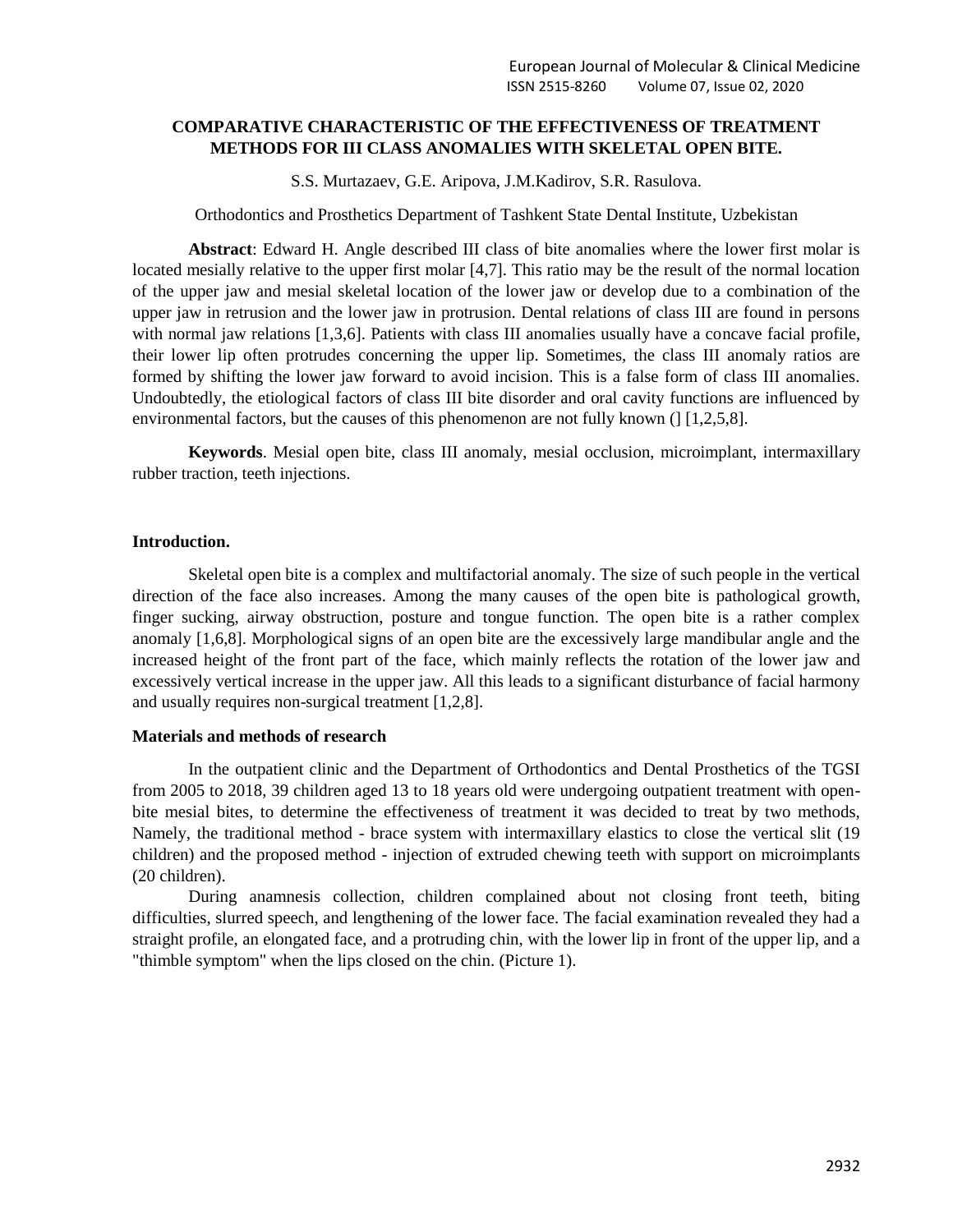## European Journal of Molecular & Clinical Medicine ISSN 2515-8260 Volume 07, Issue 02, 2020



Pic. 1. Pictures of the patient's face: front view (a), side view (b), in profile (c), front view of the tooth rows (d), vertical slit between the front teeth, when swallowing you can see infantile swallowing; a dystopia of canines, extrusion of chewing teeth (w, z), top and bottom view of the upper and lower rows of teeth (e, f, g), crowding of the front teeth.

When examining the face, no displacement from the median-sagittal line of the face was revealed, there were no symptoms of temporomandibular joint disorder. During the examination of the oral cavity - pale pink mucosa, the transitional fold and pulls do not have any deviations from the norm, the frenulums of the tongue and lips are normal length, cheek bumps of chewing teeth of the upper arch overlap the cheek bumps of lower chewing teeth, the ratio of the first molars and tusks to Class III Engle. In the frontal area, there is a vertical slit from 1.5 to 5 mm, as well as a reverse sagittal slit from -0.5 to -3 mm. The upper front teeth were normal or in protrusion, the lower front teeth - in retrusion. The cephalometric analysis revealed that children had a hyperdivergenic facial shape with moderate skeletal anomaly class III with a small ANB angle. The lower jaw incisors were moderately lingual to compensate for skeletal sagittal divergence (Picture 2).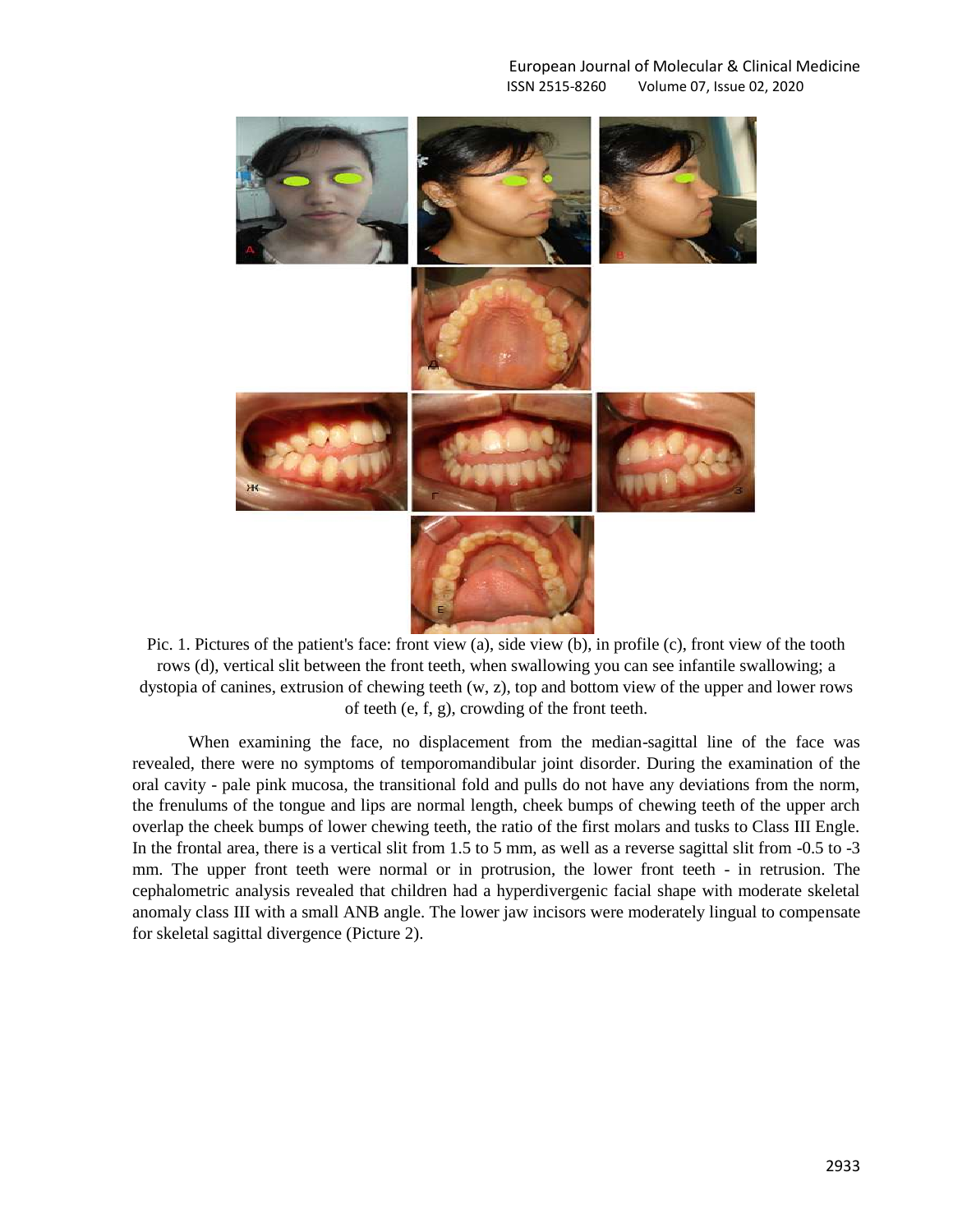

Pic. 2. Teleradiographic image of the patient with a mesial frontal open bite before treatment: chewing teeth aesthesia, vertical slit in the frontal teeth area (a), an orthopantomographic image before treatment of patient B., chewing teeth extrusion, vertical slit between the front teeth (b).

We decided to implement morphological changes, in particular the dentoalveolar compensation with an injection of upper and lower jaw molars, by placing microimplants between the first and second molars of the upper and lower jaw (creation of stationary support) and thus reducing the vertical gap between the front teeth (Picture 3a, b).



Pic. .3 a. Patient B. with a mesial frontal open bite at the stage of brace system treatment. The black arrow indicates the direction of the vertical gum from arc to microimplants.

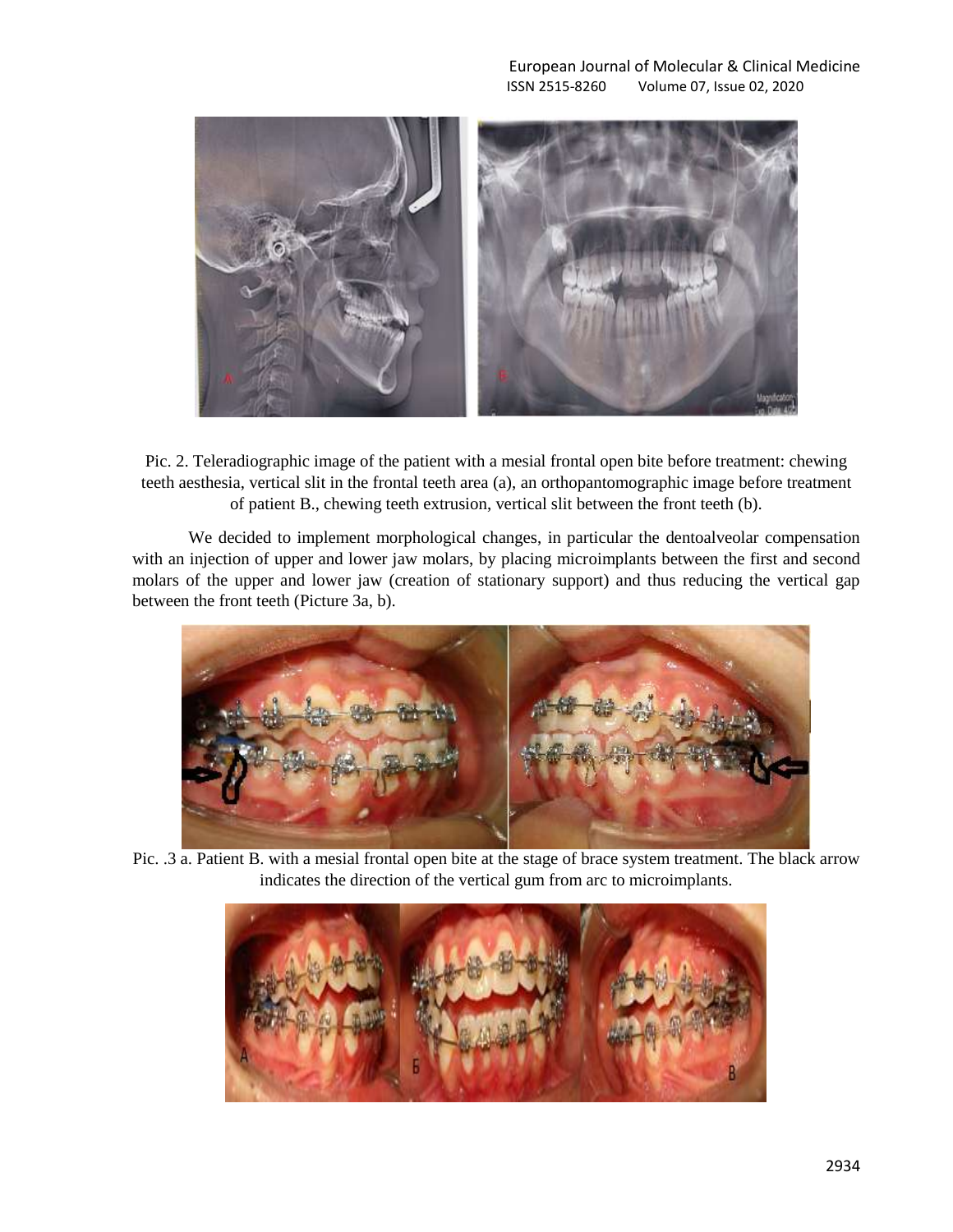Pic. 3 b. Intra-rotary pictures at the leveling stage: front view, vertical slit between the front teeth (b); on the sides, tremors between the lateral incisors and fangs, vertical slit between the front teeth (a, c).

With the traditional method of treatment, all 19 children, after thoroughly brushing their teeth, were placed in a brace system Roth, slot 0.22 x 0.25, which was fixed on both jaws.

To achieve leveling, they installed a 0.14 mm Niti arch, a 0.18 mm Niti arch after 1-2 months, and a 0.17 x 0.22 m Niti arch after 1-2 months. For the toothalveolar extension of the upper front teeth, the lower tooth arc is installed wire arc cross-section 0.18 X 0.22 SS arc, the braces on the upper tooth row are installed arc diameter 0.16 Niti. This distribution of arcs is carried out to create stationary support (steel arch mounted on the lower tooth arc is support for pulling the upper front teeth, as the upper tooth arc is installed more elastic arc) to eliminate the frontal open bite is installed intermaxillary rubber elastomers force 3/16 "6 - oz from the upper second premolar to the lower canine on the same side, it was recommended to wear rubber rings around the clock. After achieving a natural incisor overlap and achieving a molar and canine ratio of class I, elastic rubber continued to be used to secure the result. The use time of elastic rubbers was gradually reduced, and during the last three months their wearing was completely stopped. After that, orthodontic devices were removed and Hauley's retention devices were installed. Children were recommended to wear it during the whole day, the first 6 months and the next 18 months at night. The length of treatment lasted 22-24 months.

The treatment method with an infusion of chewing teeth with support on microimplants. Patients initially tried on orthodontic rings as standard on the first molars of the upper and lower jaw. In their absence, second premolars and molars were used. After achieving a good fixation of the rings, impressions were taken from both jaws to make celestial and lingval arches. When making the palatine arc, the technician left a space of 2.5 mm between the arc and the mucous membrane of the sky. The orthodontic constructions made by the technician, rings with the sky and lingval arc were fixed on the glass ionomer cement, and then the braces of Roth system were fixed on both jaws by 0,22x0,25 slot.

To achieve levelling, a 0.14 mm Niti arc was installed, a 0.18 mm Niti arc was installed after 1-2 months, a 0.17 x 0.22 mm Niti arc and a 0.18 x 0.22 mm SS arc were installed after 1-2 months. At the end of the leveling stage, having determined the location of microimplants, four microscopic screws were installed in the alveolar process between the first and second molars perpendicular to the cortical plate of the alveolar process. In the levelling stage, small forces were applied directly to the molars on both sides of the upper jaw, connecting an elastic chain between the molar cheek tubes and microimplants (the elastic chain took the form of a V) (Picture 4a, b). The palatine and lingual arcs prevented the cheek bend of chewing teeth.



Pic.4. Intra-oral pictures during 15 months of treatment, insignificant incisal overlapping (a, b) was achieved.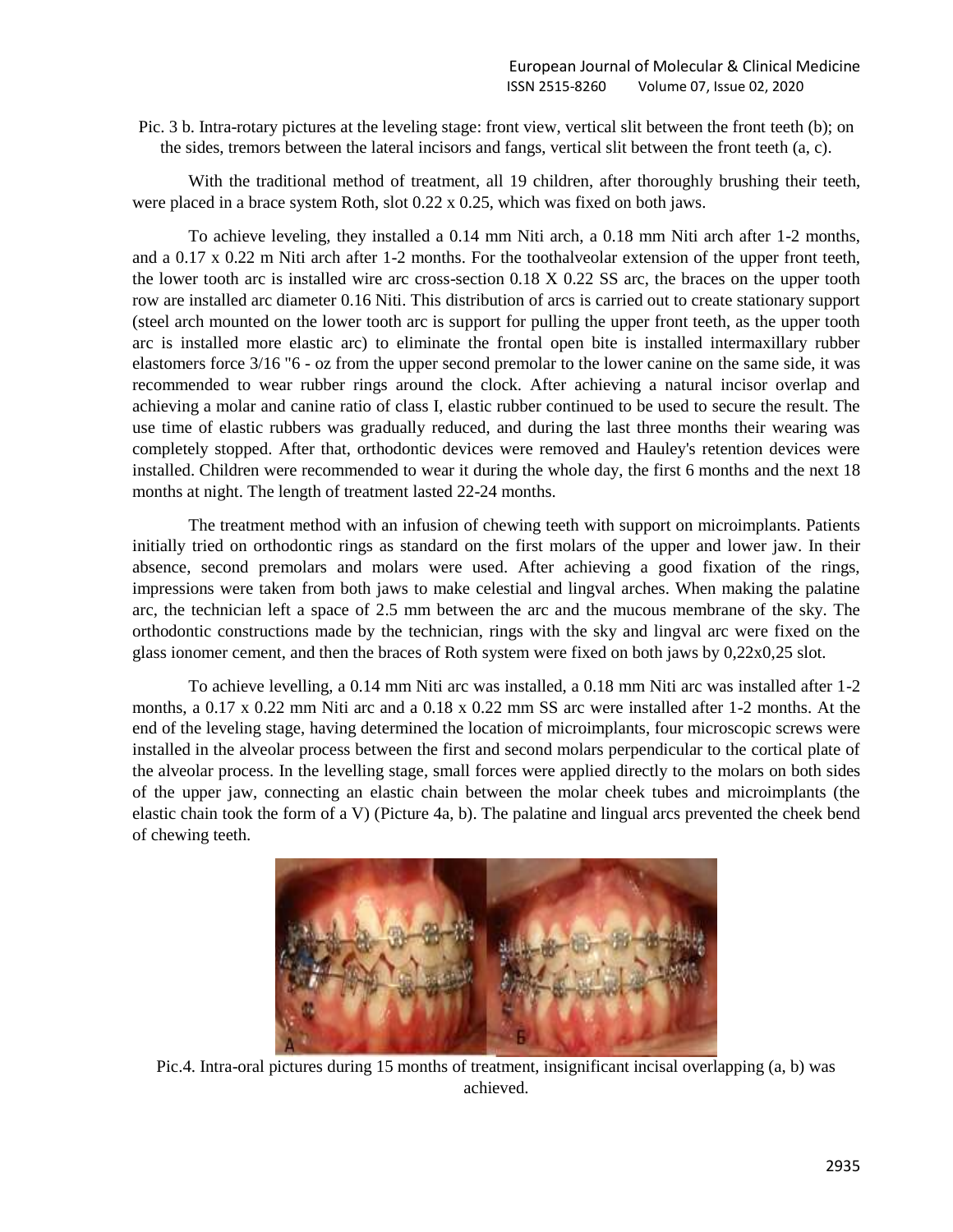#### **Results and discussions.**

The angle (SNA) determining the position of the upper jaw with the front part of the base of the skull in the control group before the treatment was  $83.7 \pm 2.11^\circ$ , after the therapy, it was  $84.2 \pm 2.93^\circ$ , also, in our group with the proposed method of treatment, the same indicator before the treatment was 84.0 $\pm$ 1.39°, after the therapy, it was 84.7 $\pm$ 2.27°, from the results it can be seen that there was a slight movement of the upper jaw with the front part of the base of the skull. The angle (SNB), indicating the location of the lower jaw with the front part of the base of the skull in the control group of children before the treatment was  $81.9\pm1.91^{\circ}$ , and after the therapy was  $83.1\pm0.94^{\circ}$ , there was a significant increase in the values (lower jaw movement) during the treatment - (P<0.05), also, in the group treated according to our method, the index before the treatment was  $82.4 \pm 0.29^\circ$  after the therapy was  $85.1 \pm 4.31^\circ$ . From clinical observations and measurement results, it was revealed reliably lower jaw movement in the group of children, where micro-implants  $(P<0.05)$  were used for treatment. Changes between the front contours of apical jaw bases, in children in the control group at the beginning of treatment the index was  $1.8 \pm 0.09^{\circ}$ , after therapy the same index was  $1.1 \pm 0.02$ <sup>o</sup>, there was a significant decrease in the difference between the front contours of apical jaw bases - (P>0.05). The same tendency was observed in the group with the proposed treatment, before the treatment, it was  $1,6\pm0,42^{\circ}$ , after the treatment, it was  $0,6\pm0,012^{\circ}$ . The reliable decrease of values (P>0,05) was revealed, when comparing the results of treatment between the groups, there was more movement in the group with micro-implants than in the traditional group (P<0,05). The distance on the occlusal plane between points AO-BO in the control group before treatment was  $1.9 \pm 0.02$  mm, after treatment was  $-0.9 \pm 0.02$  mm, in the group with micro-implants, before treatment the distance between points AO-BO was  $2.7 \pm 0.44$  mm, after treatment  $-1.4 \pm 0.06$  mm. The revealed negative value after the treatment indicates an anticlockwise turn of the lower jaw. The angle between the spinal and occlusal planes is denoted as FMA, at the beginning of treatment in children in the traditional group this index was  $32.4 \pm 1.61^\circ$ , after the therapy it was  $31.3 \pm 0.82^\circ$ , this indicates a tendency to reduce the distance between the planes by 3.3%, also in the treatment group on the proposed angle decreased by 4.6%. UOP is the upper occlusal plane, it is a plane formed from the top of the mesial cheek bump of the upper first primary tooth to the cutting edges of the upper central incisors. In the traditional group before the treatment, this index was  $6,4\pm0,14^{\circ}$ , after the treatment it was  $7,7\pm0,21^{\circ}$ , the distance between occlusal planes increased by 16,8%, in the group with microimplants the value before the treatment was  $7,2\pm0,40^{\circ}$ , after  $9.2\pm0.61^{\circ}$ , there was an increase in the distance between occlusal planes by 21.7%, analyzing these values we can see that the distance between the planes in the group of treated according to the proposed method, which is effective by 4.9%.

The total front facial height, this is the distance from N point to Me point, in children with the traditional method, before the treatment, this Picture was  $121.4 \pm 2.41$  mm after the treatment was 120.7±3.2mm, the change was 0.5%, and with the use of micro-implants, the positive change was 1.5%, because, before the treatment, the Picture was 120.9±2.1mm, after the treatment was 119.2±1.43mm. The lower front facial height, this is the distance from ANS point to Me point, in children with traditional treatment, the pre-treatment rate was  $67.8 \pm 0.29$ mm after the value was  $66.9 \pm 0.81$ mm, there was a decrease of 0.9mm between points, in the group with microimplants, the distance between ANS-Me points before treatment was  $66.1\pm0.21$  mm, after the treatment  $63.6\pm0.35$  mm, the distance between ANS-Me points was reduced by 2.5 mm, this means 1.6 mm, the distance was reduced more than in the group with traditional treatment. U1 to FH is the angle of inclination of the upper central incisor to the horizontal plane, in the group with the traditional treatment method the initial data were  $114,3\pm2,8^{\circ}$ , after moving 119,6 $\pm$ 4,6°, there was an increase in the incisor inclination by 5,  $3^\circ$ , and in children with the method of treatment offered by us, the index before treatment was  $113.2 \pm 1.90^\circ$ , after the therapy it was  $117.5\pm0.83^{\circ}$ , the upper front teeth were inclined towards the lip by 4.3°, the reliability was P<0.05. The angle of inclination of the lower central incisors to the plane of the lower jaw base in children with the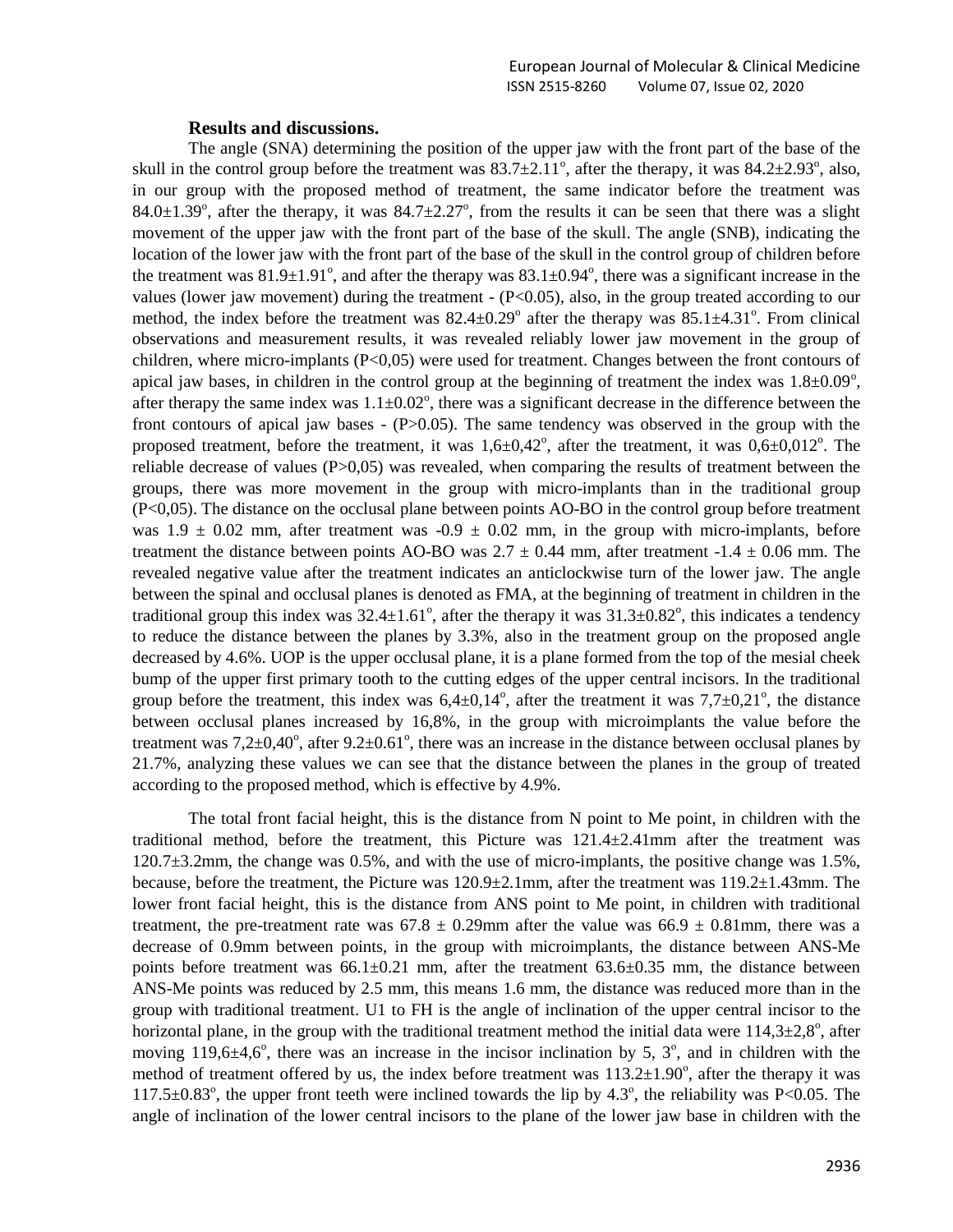## European Journal of Molecular & Clinical Medicine ISSN 2515-8260 Volume 07, Issue 02, 2020

traditional method of treatment before the treatment was  $87.2 \pm 2.1^{\circ}$ , after the treatment it became 88.6 $\pm$ 0.41°, there was a restoration of the angle of inclination of the lower central incisors by 1, 4°, with the method of treatment with the use of micro-implants, the inclination angle of the lower central incisors was  $86.3\pm0.45^{\circ}$ , after the therapy, the value was  $89.5\pm0.30^{\circ}$ , the inclination angle of the lower central incisors was restored by 3.2°. Aesthetics angle according to "McNamara" in children with the traditional method of treatment before the treatment was  $71,4\pm0,82^{\circ}$ , after the treatment it was  $72,2\pm1,21^{\circ}$ , there was a reliable change in soft tissues of the lower jaw  $(P<0.05)$  (Table 1).

#### Table 1

# **Comparative X-raycephalometric indicators of the effectiveness of treatment methods for children with mesial open bite (M±m).**

| Indicators                                            | <b>Traditional method</b><br>(intermandibular<br>elastics) n-19<br>before treatment | <b>Traditional method</b><br>(intermandibular<br>elastics) n-19 after<br>treatment | The proposed<br>method<br>(microimplant<br>support) $n-20$<br>before treatment | The proposed<br>method<br>(microimplant<br>support) $n-20$<br>after treatment |
|-------------------------------------------------------|-------------------------------------------------------------------------------------|------------------------------------------------------------------------------------|--------------------------------------------------------------------------------|-------------------------------------------------------------------------------|
| $SNA^{o}$                                             | $83,7{\pm}2.11$                                                                     | $84,2{\pm}2.93$                                                                    | $84,0 \pm 1,39$                                                                | $84,7+2,27$                                                                   |
| SNB <sup>o</sup>                                      | $81,9 \pm 1.91$                                                                     | $83,1\pm0.94*$                                                                     | $82,4\pm0,29$                                                                  | $85,1\pm4,31$ ^                                                               |
| AND <sup>o</sup>                                      | $1,8+0.09$                                                                          | $1,1\pm0.02*$                                                                      | $1,6 \pm 0,42$                                                                 | $0.6 \pm 0.012**$                                                             |
| AO-BO, MM                                             | $1,9+0.02$                                                                          | $-0.9 \pm 0.02*$                                                                   | $2,7+0,44^{\circ}$                                                             | $-1,4+0,06**$                                                                 |
| FMA <sup>o</sup>                                      | $32,4 \pm 1.61$                                                                     | $31,3+0.82$                                                                        | $34,4 \pm 1,76$                                                                | $32,8 \pm 1,32$                                                               |
| UOP <sup>o</sup>                                      | $6,4\pm0.14$                                                                        | $7,7\pm0.21*$                                                                      | $7,2{\pm}0,40^{\circ}$                                                         | $9,2{\pm}0,61*$                                                               |
| POP <sup>o</sup>                                      | $15,8+0.82$                                                                         | $14,6 \pm 0.66$                                                                    | $15,5+0,43$                                                                    | $14,7+0,38$                                                                   |
| $U1$ to $FH^o$                                        | $114,3 \pm 2.8$                                                                     | $119,6+4.6*$                                                                       | $113,2+1,90$                                                                   | $117,5 \pm 0.83*$                                                             |
| $L1$ toM $P^{\circ}$                                  | $87,2{\pm}2.1$                                                                      | $88,6 \pm 0.41$                                                                    | $86,3 \pm 0,45$                                                                | $89,5 \pm 0,30$                                                               |
| $Z$ angle $^{\circ}$                                  | $71,4+0.82$                                                                         | $72,2{\pm}1.21*$                                                                   | $71,6+0,48$                                                                    | $73,3+0,27$                                                                   |
| Facialangle <sup>o</sup>                              | $85,4 \pm 2.21$                                                                     | $85,9 \pm 1.46$                                                                    | $86,3 \pm 0,29$                                                                | $88,8+0,23$                                                                   |
| Angleofconvexity <sup><math>\overline{0}</math></sup> | $2,8+0.14$                                                                          | $1,2{\pm}0.02*$                                                                    | $3,2\pm0,13$ ^                                                                 | $0,1\pm0,01**$                                                                |
| A-B plane to facial<br>plane <sup>o</sup>             | $1,4\pm0.08$                                                                        | $1,8 \pm 0.04*$                                                                    | $1,5+0,06$                                                                     | $2,2+0,11**$                                                                  |
| Y axisangle <sup>o</sup>                              | $61,8+0.82$                                                                         | $60,9 \pm 1.41$                                                                    | $62,4\pm0,18$                                                                  | $61,5+0,25$                                                                   |
| Occlusal plane to<br>F.H. plane                       | $11,9+0.62$                                                                         | $10,4\pm0.19$                                                                      | $11,2+0,30$                                                                    | $8,7\pm0,19**$                                                                |
| Na-perp to point A<br>(mm)                            | $-1,9+0.04$                                                                         | $-1,4+0.06$                                                                        | $-2,1\pm0,14$                                                                  | $-1,6 \pm 0,08*$                                                              |
| ANS-Me (mm)                                           | $67,8 \pm 0.29$                                                                     | $66,9 \pm 0.81$                                                                    | $66,1\pm0,21$                                                                  | $63,6 \pm 0,35$                                                               |
| $N-Me$ (mm)                                           | $121,4+2.41$                                                                        | $120,7{\pm}3.2$                                                                    | $120,9{\pm}2.1$                                                                | $119,2 \pm 1.43$                                                              |

Note: \* - P<0/05 reliability of differences in comparison with data before treatment; ^ - P<0,05 reliability of differences in the comparison between groups

In treatedchildren, according to the method we propose, the pre-treatment parameters were 71.6 $\pm$ 0.48°; after the therapy they were 73.3 $\pm$ 0.27°. In class III anomalies with mesial frontal open bite, in the removal of frontal open bite with extrusion of chewing teeth is a reduction in the distance between the points ANS-Me, N-Me and the angle of the FMA, due to this occurs anticlockwise rotation of the lower jaw and chin extension.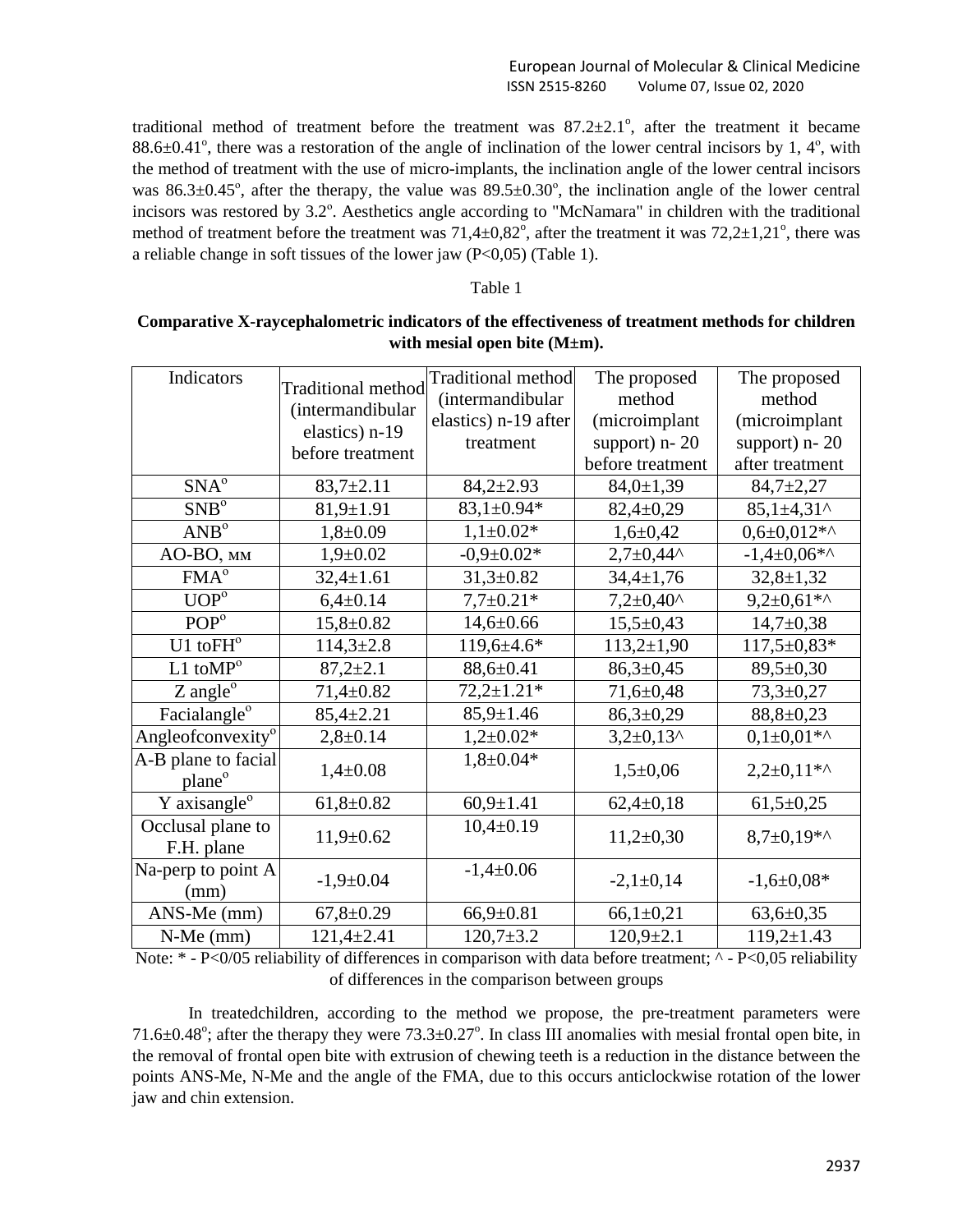After 16 months of intrusion of molars with intermandibular elastics and total distalizationof the lower jaw arch with elastics of class III, an orthognatic bite with normal overlap of the front teeth was obtained (Picture 4 a, b).



Pic. 5. Patient's front view after the treatment (a), face view on the sides after the treatment (b, c), incisal overlap reached (e), the view of the occlusion on the sides, the ratioof tusks in class I (d, f), the view from above the upper and lower arch of the tooth, crowding between the front teeth is eliminated (w, z).

The final stages included a 0.18 round stainless steel arc on the lower jaw and a 0.19x0.22 rectangular TMA arc on the upper jaw; elastic rubber was used to deepen the bite and fix the improved anterior to the rear ratio. The use time of the elastic bands has been gradually reduced and they have been completely discontinued during the last three months. The duration of active treatment was 18-20 months (Picture 5 a-z). After the removal of orthodontic apparatuses, fixed retorters were installed on the upper and lower jaws from canine to canine, and a removable Hawley retenter plate was installed on the upper tooth row.

The intraoral images show a good tooth row and class I for tusks and molars. The orthopantomogram shows good parallelism of the roots of the teeth and no root resorption.

Cephalometric images taken before and after treatment showed that children's maxillary and mandibular molars were intruded (Picture 6).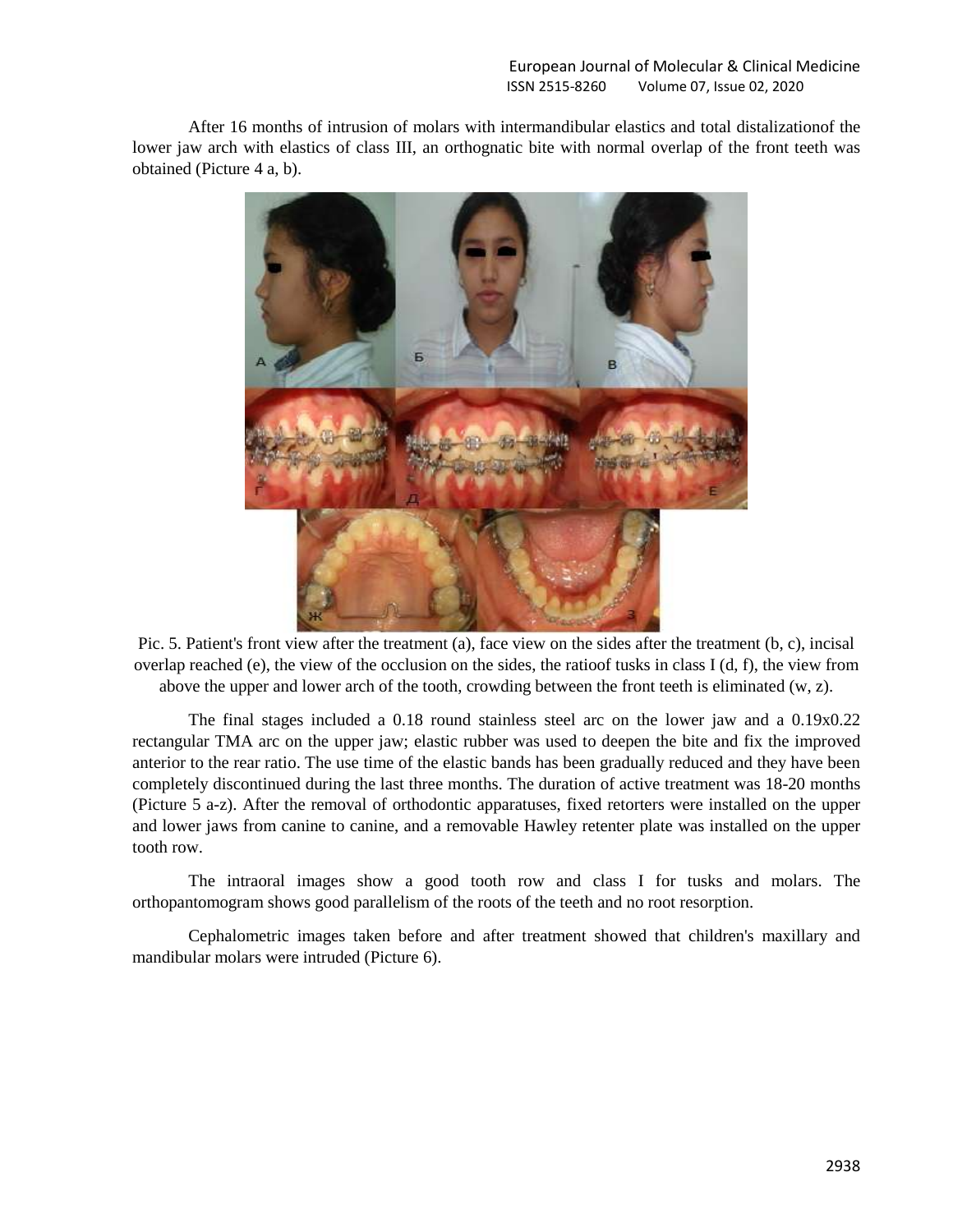

Pic. 6. Teleradiographic image after treatment, lipstick closure normalized, incisal overlapping achieved (a), orthopantomographic image after treatment, chewing teeth extrusion occurred, tooth roots in natural state (b).

Thus, the angle (SNB), indicating the location of the lower jaw with the front part of the base of the skull in children in the control group before the treatment was  $81.9\pm1.9^\circ$ , and after the therapy was  $83.1 \pm 0.94^\circ$ , there was a significant increase in the values (lower jaw movement) during the treatment - $(P<0.05)$ , also, with the proposed treatment method, the index before the treatment was  $82.4 \pm 0.29^{\circ}$  after the treatment was  $85.1 \pm 4.31^{\circ}$ .

From clinical observations and measurement results, we have revealed a reliably bigger movement of the lower dental arch during the treatment of the methods offered by us  $(P<0,05)$ . Changes between the front contours of apical jaw bases, in children in the control group at the beginning of treatment the index was  $1,8\pm0,09^{\circ}$ , after the therapy the same index was  $1,1\pm0,02^{\circ}$ , there was a reliable decrease in the difference between the front contours of apical jaw bases - (P>0,05). The same tendency was observed in the group with micro-implants, before treatment it made  $1,6\pm0,42^{\degree}$ , after therapy, it became  $0.6 \pm 0.012^{\circ}$ , a reliable decrease of values (P $> 0.05$ ) was revealed, at the comparison of results of treatment between groups they revealed reliably greater movement in the group with micro-implants, than in the traditional group  $(P<0.05)$ . The angle between the spinal and occlusal planes is designated as FMA, at the beginning of treatment in children in the traditional group this index was  $32.4 \pm 1.61^\circ$ , after treatment it was  $31.3\pm0.82^{\circ}$ , it can be argued about the tendency to reduce the distance between the planes by 3.3%, also in the group of treatment proposed by our method the angle decreased by 4.6%. UOP is the upper occlusal plane, it is a plane formed from the top of the mesial cheek knuckle of the upper first root to the cutting edges of the upper central incisors. In the traditional group before the treatment this index was  $6,4\pm0,14^{\circ}$ , after the treatment it was  $7,7\pm0,21^{\circ}$ , the distance between occlusal planes increased by 16,8%, in the group according to the proposed method of microimplant treatment the value before the treatment was 7,  $2\pm 0.40^{\circ}$ , after the treatment was  $9.2\pm 0.61^{\circ}$ , there was an increase of the distance between the occlusal planes by 21,7%, analyzing these values we can see that the distance between the planes in the group according to the proposed treatment method is reduced effectively by 4,9%.

The total front facial height, this is the distance from N point to Me point, in children with the traditional method, before the treatment, the Picture was  $121.4 \pm 2.41$  mm after the treatment was 120.7±3.2 mm, the change was 0.5%, and the treatment using our method with micro-implants, the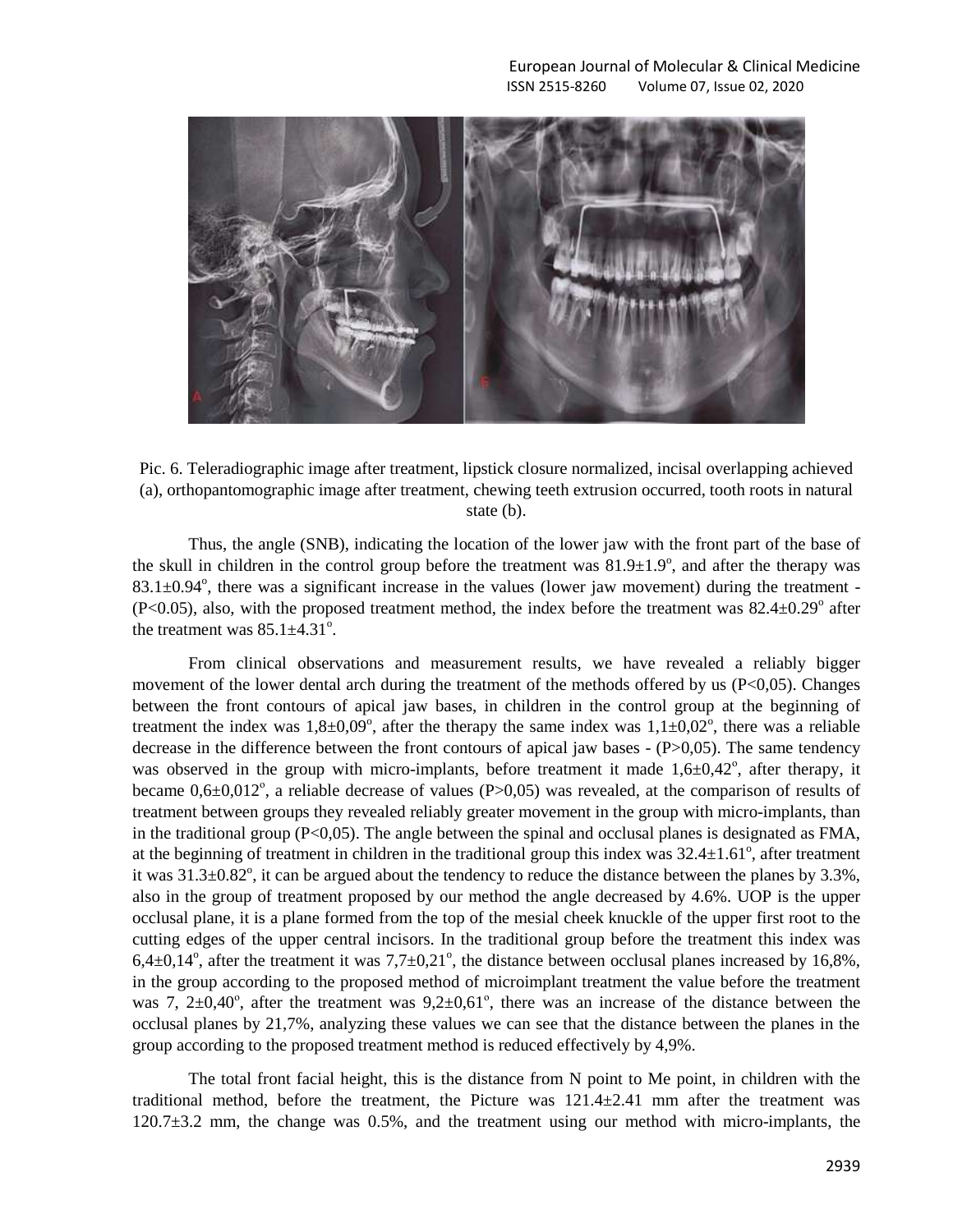positive change was 1.5%, before the treatment the Picture was  $120.9\pm 2$  mm after the treatment was 119.2±1.43 mm. The lower front facial height, this is the distance from ANS point to Me point, in children with traditional treatment method, the index before the treatment was 67.8±0.29 mm after the treatment was  $66.9\pm0.81$  mm, there was a reduction of 0.9 mm distance between the points, in the group of treatment with micro-implants, In children, the distance between ANS-Me points before treatment was  $66.1\pm0.21$  mm, after treatment it was  $63.6\pm0.35$  mm, the distance between ANS-Me points decreased by 2.5 mm, this means 1.6 mm, more distance was reduced than in the group with the traditional method of treatment. The duration of treatment in the group with the traditional method of treatment was 20-22 months, in the group with the method we offer was 18-21 months.

## **Conclusions**

The application of the method of treatment we have offered has allowed us to improve:

- 1.The location of the lower jaw with the front part of the skull base;
- 2. Reduce the angle between the spinal and mandibular planes;
- 3. Restore the rear occlusal plane to its natural position;
- 4. Significantly reduce the front face height;
- 5. Shorten the duration of treatment and improve facial aesthetics.

## **Summary**

In the outpatient clinic and the Orthodontics and Dental Prosthetics Department, there were 39 children aged 13 to 18 years old with mesial open bite using two methods, the traditional method - brace system with intermaxillary elastics and the proposed method - injection of extruded chewing teeth with support on micro implants (20 children). At the end of treatment, the FMA angle decreased by 1.3% more in the group of children treated by our method. The total front facial height in children treated according toour method was 1.0% more effective. The duration of treatment was reduced and facial aesthetics were improved.

## **References**

- 1. Anikienko A.A., Kamysheva L.I. Comparative characteristics of the intensity of age-related changes in the upper and lower jaws in distal and mesial occlusion // New in dentistry. - 1997. - No. 1, special issue - pp. 12-16.
- 2. Arutyunov S.D. Correlation of radio-cephalometric parameters of the gnatic part of the skull with anthropometric indices of dental rows and data of functional examination in persons with physiological occlusion of dental rows // Dentistry. - 2001. - №5. - pp. 40-46.
- 3. Vodolatskiy M.P. Elimination of lower macrognativity in children and teenagers // Dentistry 2001: Ros. scientific forum with international participation. - М., 2001. - pp. 311-317.
- 4. Pankratova N.V., Slabkovskaya A.B. Sagittal dimensions and interposition of apical jaw bases in patients with distal and mesial occlusion // Dentistry 2000: Collection of the thesis of the international scientific conference - M., 2000. - pp. 44-45.
- 5. Katsaros C., Berg R. Anterior open bite malocclusion: a follow-up study of orthodontic treatment effects // Eurор. J. Orthod. – 1993. – Vol. 15. –P. 273-280.